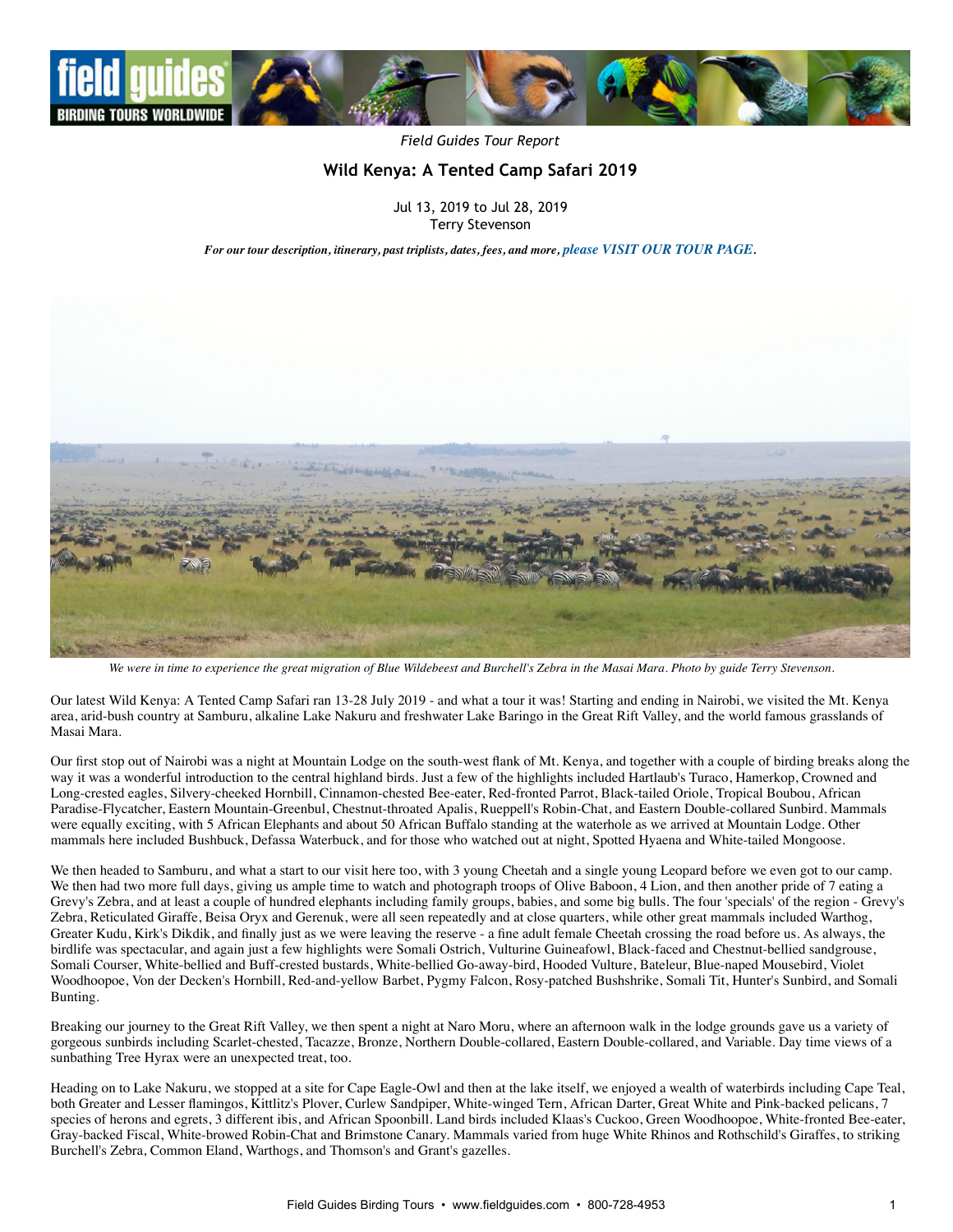We then drove north within the rift to freshwater Lake Baringo, where the present high water levels are not idea for waterbirds - although every one of us enjoyed the super close looks at Goliath Heron! However, the species in the bush and along the cliffs were magnificent, and with the help of our local guide Francis, we managed to see the following: Spotted Thick-knee, Verreaux's Eagle, African Scops-Owl, Northern White-faced Owl, Grayish Eagle-Owl, Slender-tailed Nightjar, Jackson's Hornbill, Black-throated Barbet, Lesser Honeyguide, Pygmy Batis, Mouse-colored Penduline-Tit, Mocking Cliff-Chat, Bristle-crowned Starling, Northern Masked and Golden-backed weavers. The mammal of the day was undoubtedly Hippo.

Finally, we returned to Nairobi and after a night at the Ole Sereni Hotel, took the 50 minute flight to Masai Mara. For many, this is the highlight of the tour, with constant views of African mammals wandering the vast grassy plains. Due to unusual rains in the previous months, the grass was exceptionally tall this year, but, we still enjoyed Black-cheeked White-nosed and Blue monkeys right within our camp. Immediately before us, herds of Elephant, Buffalo, Topi, Impala and Thomson's Gazelle wandered the plains and crossed our private airstrip at will. We also admired lesser numbers of Common Giraffe, Hippo, Warthog, Bohor Reedbuck, and Slender and Banded mongoose - while the predators included Lion, Serval, Spotted Hyaena and Black-backed Jackal. Without doubt though, the mammal highlight here was driving through the famed herds of Blue Wildebeest as they made their way north on the annual migration. Of course, we also enjoyed many fabulous birds, varying from Common Ostrich, Yellow-throated Sandgrouse and Black-bellied Bustard on the plains, to Scaly Francolin, Schalow's Turaco, Narina Trogon and Brown-throated Wattle-eye in the forest. Marshy areas held Spur-winged Goose, Hamerkop, African Jacana, Woolly-necked and Saddle-billed storks, and the scattered bushes and trees provided perches for Bare-faced Go-away-bird, Lilac-breasted Roller, Rufous-necked Wryneck, Gray Kestrel, Gray-backed Fiscal, Violet-backed and Hildebrandt's starlings, and the gorgeous Purple Grenadier. Perhaps though, it was the birds of prey which were the most memorable, and these included Black-winged Kite, the giant Lappet-faced Vulture, flocks of both White-backed and Rueppell's Griffon vultures, Martial Eagle, Black-breasted and Banded snake-eagles, Tawny Eagle, and Bateleur.

Thanks to all for coming along on this adventure!

Our next Wild Kenya: A Tented Camp Safari, runs 11-26 July 2020.

### KEYS FOR THIS LIST

One of the following keys may be shown in brackets for individual species as appropriate:  $* =$  heard only, I = introduced, E = endemic, N = nesting, a = austral migrant,  $b = b$ oreal migrant

## **BIRDS**

#### *Struthionidae (Ostriches)*

**COMMON OSTRICH** (Struthio camelus) – Eight in the Baringo area, and about 30 at Masai Mara. **SOMALI OSTRICH** (Struthio molybdophanes) – Nice looks at about a dozen at Samburu.

#### *Anatidae (Ducks, Geese, and Waterfowl)*

**WHITE-FACED WHISTLING-DUCK** (Dendrocygna viduata) – Six at Sagana, and another 6 at Limuru Pond.

**KNOB-BILLED DUCK** (Sarkidiornis melanotos) – Two at Nakuru.

**EGYPTIAN GOOSE** (Alopochen aegyptiaca) – Very common and widespread at wetlands throughout the tour.

**SPUR-WINGED GOOSE** (Plectropterus gambensis) – Eight at Masai Mara.

**HOTTENTOT TEAL** (Spatula hottentota) – We scoped 4 distant birds at Limuru Pond.

**YELLOW-BILLED DUCK** (Anas undulata) – Two near Thomson's Falls, 6 at Nakuru, and about 30 at Limuru Pond.

**CAPE TEAL** (Anas capensis) – About 10 at Nakuru, and 6 at Elementaita.

**RED-BILLED DUCK** (Anas erythrorhyncha) – Six at Limuru Pond.

### *Numididae (Guineafowl)*

**HELMETED GUINEAFOWL** (Numida meleagris) – Widespread in a variety of dry bush country, farmland and grassland; in all we saw about 150. **VULTURINE GUINEAFOWL** (Acryllium vulturinum) – Unbelievable numbers this tour, with numerous flocks at Samburu totaling about 700.

### *Phasianidae (Pheasants, Grouse, and Allies)*

**SCALY FRANCOLIN** (Pternistis squamatus) – Two crossed a track in the grounds of Kichwa Tembo. **YELLOW-NECKED FRANCOLIN** (Pternistis leucoscepus) – About 50 at Samburu, 20 at Solio Game Ranch, and 4 at Nairobi. **RED-NECKED FRANCOLIN** (Pternistis afer) – About a dozen in the Mara. **CRESTED FRANCOLIN** (Dendroperdix sephaena) – Eight at Samburu. **COQUI FRANCOLIN** (Peliperdix coqui) – Good views of a pair in Masai Mara.

### *Phoenicopteridae (Flamingos)*

**GREATER FLAMINGO** (Phoenicopterus roseus) – Good views at Nakuru and Elementaita, with a total of about 1200.

**LESSER FLAMINGO** (Phoeniconaias minor) – Over a thousand were seen at Nakuru, with good views of some close birds, and then perhaps 3000 at Elementaita with both close and distant birds.

*Podicipedidae (Grebes)*

**LITTLE GREBE** (Tachybaptus ruficollis) – About 40 at Nakuru.

*Columbidae (Pigeons and Doves)*

**ROCK PIGEON** (Columba livia) – Two near Nairobi.

**SPECKLED PIGEON** (Columba guinea) – The most common and widespread large pigeon; in all we saw about 120.

**DELEGORGUE'S PIGEON** (Columba delegorguei) – We saw a single male in flight from the roof terrace at Mountain Lodge.

**DUSKY TURTLE-DOVE** (Streptopelia lugens) – Two at the Ole Sereni Hotel.

**MOURNING COLLARED-DOVE** (Streptopelia decipiens) – About 20 at Samburu, and 30 at Baringo.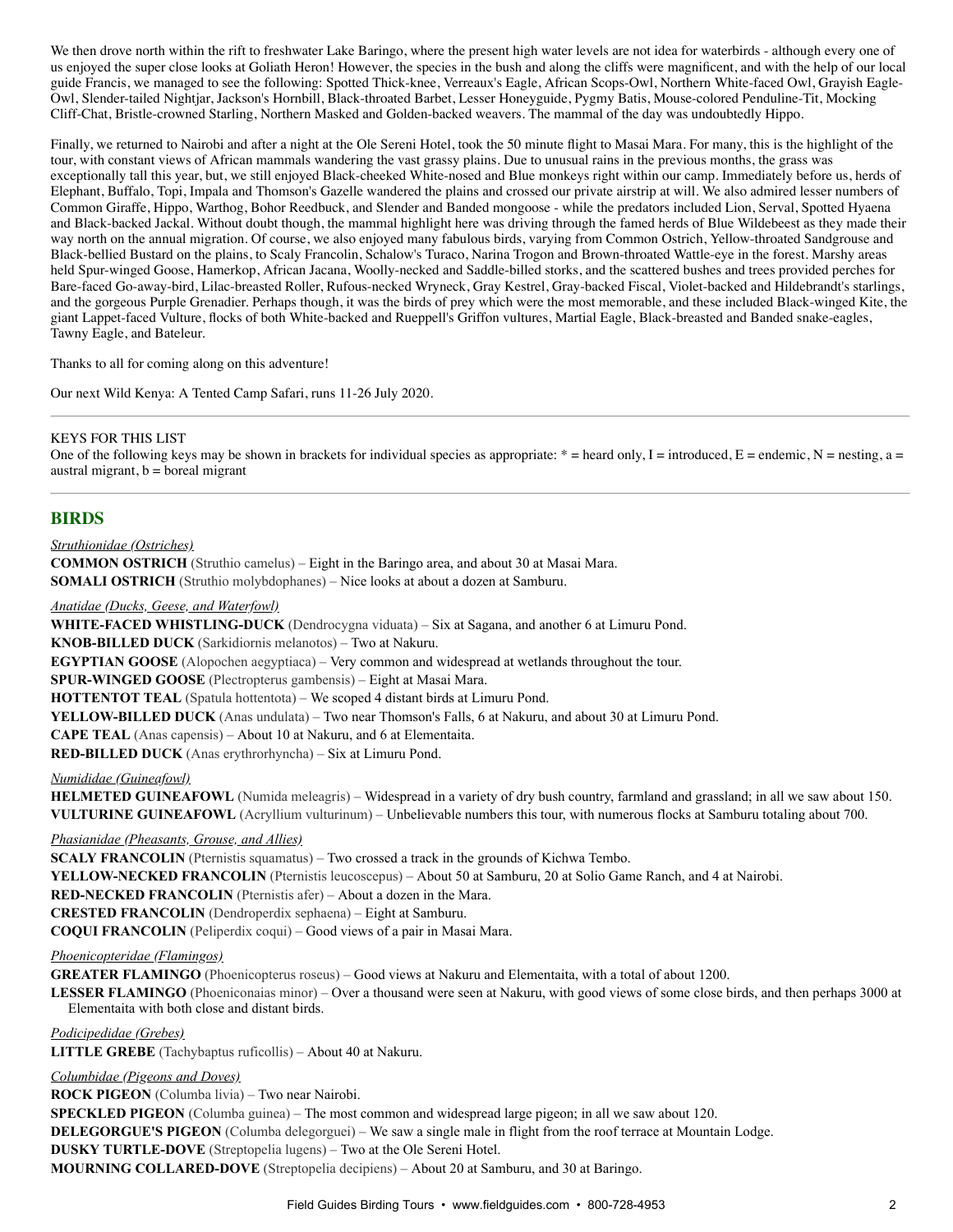**RED-EYED DOVE** (Streptopelia semitorquata) – Widespread in the higher altitude country above 5000 feet. **RING-NECKED DOVE** (Streptopelia capicola) – Common and widespread everywhere except Lake Baringo. **LAUGHING DOVE** (Streptopelia senegalensis) – Very common and widespread throughout the tour. **EMERALD-SPOTTED WOOD-DOVE** (Turtur chalcospilos) – One at Samburu, and 2 at Baringo. **TAMBOURINE DOVE** (Turtur tympanistria) – Heard at Naro Moru. **[\*] NAMAQUA DOVE** (Oena capensis) – About 60 at Samburu, and a dozen at Baringo. **AFRICAN GREEN-PIGEON** (Treron calvus) – About 80 were flushed from a single tree in Masai Mara. *Pteroclidae (Sandgrouse)* **CHESTNUT-BELLIED SANDGROUSE** (Pterocles exustus) – Great looks at a male dust bathing at Samburu. **YELLOW-THROATED SANDGROUSE** (Pterocles gutturalis) – Fabulous looks at pair right beside our vehicle in Masai Mara. **BLACK-FACED SANDGROUSE** (Pterocles decoratus) – About a dozen at Samburu. *Otididae (Bustards)* **WHITE-BELLIED BUSTARD** (Eupodotis senegalensis) – Three at Samburu. **BUFF-CRESTED BUSTARD** (Eupodotis gindiana) – At least 7 at Samburu. **BLACK-BELLIED BUSTARD** (Lissotis melanogaster) – We saw a single male (flying) and then a female (standing) in the Mara grasslands. *Musophagidae (Turacos)* **SCHALOW'S TURACO** (Tauraco schalowi) – Great looks at a close perched bird at Kichwa Tembo, and then 2 in flight on the Oloololo Escarpment. **HARTLAUB'S TURACO** (Tauraco hartlaubi) – Four at Mountain Lodge, and 2 at Naro Moru. **BARE-FACED GO-AWAY-BIRD** (Corythaixoides personatus) – Great scope views of a close pair on the Oloololo Escarpment. WHITE-BELLIED GO-AWAY-BIRD (Corythaixoides leucogaster) – Two at Samburu, and 5 at Baringo. *Cuculidae (Cuckoos)* **WHITE-BROWED COUCAL** (Centropus superciliosus) – Singles at Naro Moru and Baringo, and 3 at Masai Mara. **PIED CUCKOO** (Clamator jacobinus) – One at Masai Mara. **DIDERIC CUCKOO** (Chrysococcyx caprius) – One at Baringo. **KLAAS'S CUCKOO** (Chrysococcyx klaas) – One seen and another heard at Lake Nakuru. **BLACK CUCKOO** (Cuculus clamosus) – Heard by some of the group at Masai Mara. **[\*] RED-CHESTED CUCKOO** (Cuculus solitarius) – Two at Baringo, and heard at Masai Mara. *Caprimulgidae (Nightjars and Allies)* **SLENDER-TAILED NIGHTJAR** (Caprimulgus clarus) – Thanks to our local guide Francis, we all had great looks at Baringo. *Apodidae (Swifts)* **NYANZA SWIFT** (Apus niansae) – About 30 flying over the road near Kisima. **AFRICAN SWIFT** (Apus barbatus) – At least 20 at Lake Nakuru, and 1 at Elementaita. **LITTLE SWIFT** (Apus affinis) – Surprisingly few, with just 6 at Nakuru, 20 at Masai Mara, and a few around the Ole Sereni Hotel, Nairobi. **HORUS SWIFT** (Apus horus) – One at Nakuru. **WHITE-RUMPED SWIFT** (Apus caffer) – One at Sagana. **AFRICAN PALM-SWIFT** (Cypsiurus parvus) – About 6 at Samburu. *Rallidae (Rails, Gallinules, and Coots)*

**EURASIAN MOORHEN** (Gallinula chloropus) – One near Thomson's Falls, and 6 at Limuru Pond. **RED-KNOBBED COOT** (Fulica cristata) – Six near Thomson's Falls, 100+ at Nakuru, 8 at Masai Mara, and about 200 at Limuru Pond. **AFRICAN SWAMPHEN** (Porphyrio madagascariensis) – Two at Limuru Pond.

**BLACK CRAKE** (Zapornia flavirostra) – One at Lake Baringo.

*Gruidae (Cranes)*

**GRAY CROWNED-CRANE** (Balearica regulorum) – Small numbers were widespread in open farmlands and in the Mara grasslands; in all we saw about 40.

*Burhinidae (Thick-knees)*

**WATER THICK-KNEE** (Burhinus vermiculatus) – One at Samburu. **SPOTTED THICK-KNEE** (Burhinus capensis) – Good scope views of 1 at Baringo.

*Recurvirostridae (Stilts and Avocets)*

**BLACK-WINGED STILT** (Himantopus himantopus) – About 12 at Nakuru, and 20 at Lake Elementaita.

*Charadriidae (Plovers and Lapwings)*

**BLACKSMITH LAPWING** (Vanellus armatus) – About 20 at Nakuru were the most for one area, but we also saw another dozen at a variety of widespread wetlands.

**SPUR-WINGED LAPWING** (Vanellus spinosus) – Widespread in small numbers with a total of about 35.

**BLACK-WINGED LAPWING** (Vanellus melanopterus) – Three at Solio, and 10 at Masai Mara.

**CROWNED LAPWING** (Vanellus coronatus) – Two at Samburu, about 12 at Solio, and 40+ in the Mara grasslands.

**WATTLED LAPWING** (Vanellus senegallus) – One in flight at Masai Mara.

**KITTLITZ'S PLOVER** (Charadrius pecuarius) – About 10 (including juveniles) at Nakuru, and 4 at Masai Mara.

**THREE-BANDED PLOVER** (Charadrius tricollaris) – Widespread in small numbers on the edges of wetlands.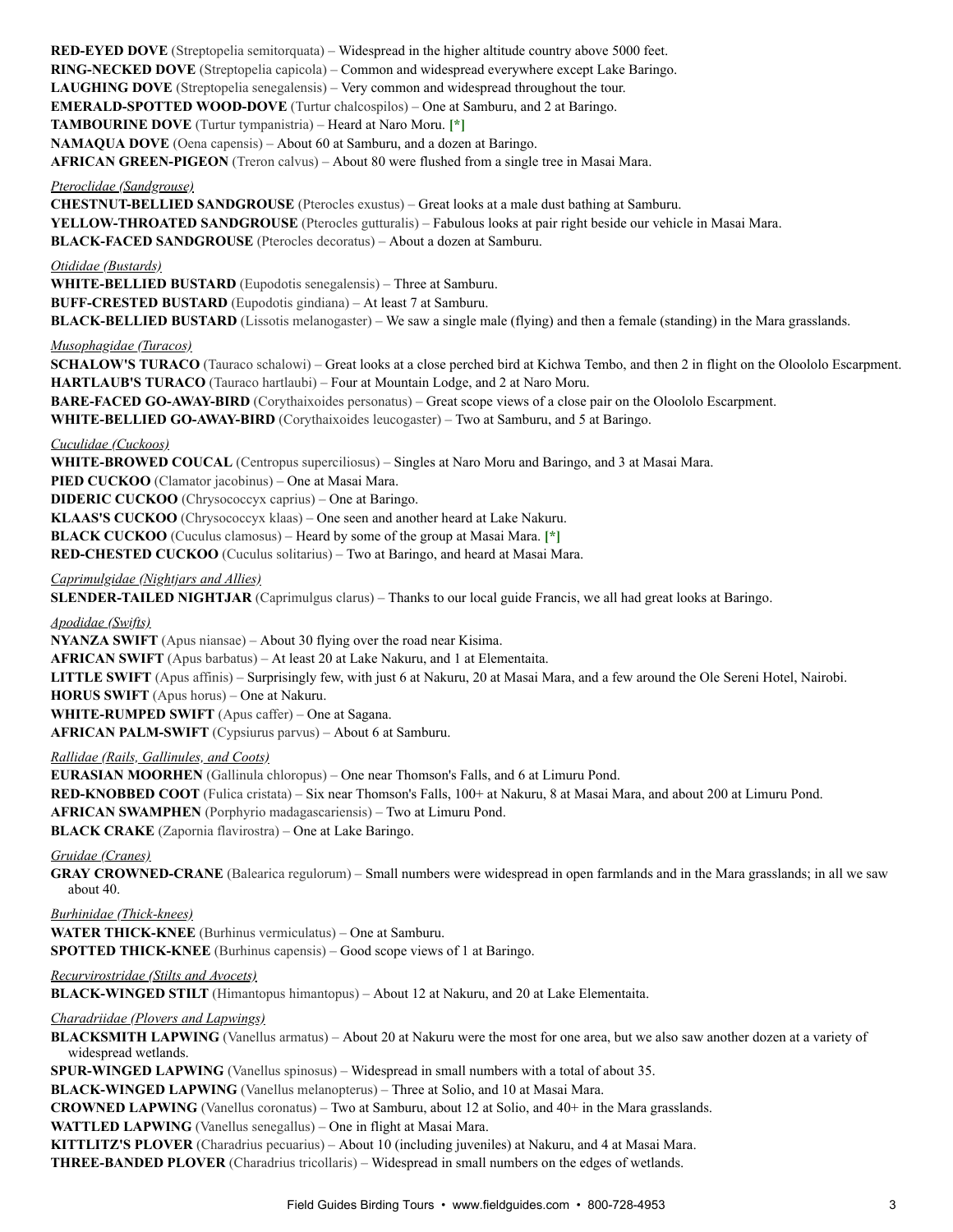## *Jacanidae (Jacanas)* **AFRICAN JACANA** (Actophilornis africanus) – Three at Limuru Pond, and 2 at Masai Mara.

## *Scolopacidae (Sandpipers and Allies)*

**CURLEW SANDPIPER** (Calidris ferruginea) – Two at Lake Nakuru.

**COMMON SANDPIPER** (Actitis hypoleucos) – Small numbers at Baringo, Elementaita, and in Masai Mara; in total we saw 7.

**GREEN SANDPIPER** (Tringa ochropus) – One at Nakuru, and 1 at Masai Mara.

**COMMON GREENSHANK** (Tringa nebularia) – One at Masai Mara.

**WOOD SANDPIPER** (Tringa glareola) – Two at Masai Mara.

## *Glareolidae (Pratincoles and Coursers)*

**SOMALI COURSER** (Cursorius somalensis) – Great looks at 3 of these desert wanderers at Samburu.

**THREE-BANDED COURSER** (Rhinoptilus cinctus) – Can be very very difficult, but we had great luck and fabulous views of 1 at Baringo.

## *Laridae (Gulls, Terns, and Skimmers)*

**GRAY-HOODED GULL** (Chroicocephalus cirrocephalus) – About 60 at Lake Nakuru, and 35 at Lake Elementaita.

**GULL-BILLED TERN** (Gelochelidon nilotica) – Two singles at Nakuru.

**WHITE-WINGED TERN** (Chlidonias leucopterus) – About 80 at Nakuru.

### *Ciconiidae (Storks)*

**WOOLLY-NECKED STORK (AFRICAN)** (Ciconia episcopus microscelis) – Three in a small creek at Masai Mara.

**SADDLE-BILLED STORK** (Ephippiorhynchus senegalensis) – Nice looks at this magnificent stork at Masai Mara.

**MARABOU STORK** (Leptoptilos crumenifer) – Widespread with small numbers at Nairobi, in the Mt. Kenya area, Nakuru, Baringo, and Masai Mara; in all we saw about 40.

**YELLOW-BILLED STORK** (Mycteria ibis) – We saw about 60 at Nakuru, Elementaita, and Baringo, and a few others at scattered sites elsewhere.

### *Anhingidae (Anhingas)*

**AFRICAN DARTER** (Anhinga rufa) – Generally uncommon these days, but we were lucky and saw 6 at Nakuru, and about 40 at Baringo.

### *Phalacrocoracidae (Cormorants and Shags)*

**LONG-TAILED CORMORANT** (Microcarbo africanus) – One at Sagana Fish Ponds, and 30+ at Baringo.

**GREAT CORMORANT** (Phalacrocorax carbo) – First seen at the Blue Posts Hotel, Thika, and then at Nakuru (100+), and Baringo (120+).

### *Pelecanidae (Pelicans)*

**GREAT WHITE PELICAN** (Pelecanus onocrotalus) – Surprisingly, we saw 1 in low flight at Samburu, and then had at least 150 at Nakuru, and 40 at Lake Elementaita.

**PINK-BACKED PELICAN** (Pelecanus rufescens) – One at Nakuru.

## *Scopidae (Hamerkop)*

**HAMERKOP** (Scopus umbretta) – Four in the Nairobi area, 6 at Baringo, and 8 in Masai Mara.

### *Ardeidae (Herons, Egrets, and Bitterns)*

**GRAY HERON** (Ardea cinerea) – Widespread at a variety of scattered wetlands; in all we saw about 20.

**BLACK-HEADED HERON** (Ardea melanocephala) – More of a grassland feeder than the previous species, we also saw about 20.

**GOLIATH HERON** (Ardea goliath) – Fantastic looks at 3 on our boat trip at Lake Baringo.

**GREAT EGRET (AFRICAN)** (Ardea alba melanorhynchos) – Four at Nakuru, 30 at Elementiata, and 5 at Masai Mara.

**INTERMEDIATE EGRET** (Ardea intermedia) – One at Nakuru.

**LITTLE EGRET** (Egretta garzetta) – One near Naro Moru, and then a total of about 50 at lakes Nakuru and Baringo.

**CATTLE EGRET (WESTERN)** (Bubulcus ibis ibis) – Common and widespread.

**SQUACCO HERON** (Ardeola ralloides) – One at Nakuru.

**MADAGASCAR POND-HERON** (Ardeola idae) – One at Masai Mara.

**STRIATED HERON** (Butorides striata) – About 10 at Lake Baringo.

**BLACK-CROWNED NIGHT-HERON** (Nycticorax nycticorax) – One of our group saw 1 fly over Kichwa Tembo early one morning.

## *Threskiornithidae (Ibises and Spoonbills)*

**GLOSSY IBIS** (Plegadis falcinellus) – Seven at Nakuru.

**SACRED IBIS** (Threskiornis aethiopicus) – Common and widespread away from forested areas.

**HADADA IBIS** (Bostrychia hagedash) – Small numbers were widespread throughout the tour; in all we saw about 50.

**AFRICAN SPOONBILL** (Platalea alba) – One near Nairobi, 5 at Lake Nakuru, and 6 at Masai Mara.

### *Sagittariidae (Secretarybird)*

**SECRETARYBIRD** (Sagittarius serpentarius) – One of the group favorites, we had good looks at 2 in the Solio grasslands.

### *Accipitridae (Hawks, Eagles, and Kites)*

**BLACK-WINGED KITE** (Elanus caeruleus) – Small numbers in a variety of open country from arid Samburu to the Mara grasslands.

**AFRICAN HARRIER-HAWK** (Polyboroides typus) – Two of our group saw an adult at Masai Mara.

**LAPPET-FACED VULTURE** (Torgos tracheliotos) – We saw 4 of these huge vultures in Masai Mara.

**HOODED VULTURE** (Necrosyrtes monachus) – Four at Samburu was an exceptional number, as these vultures are now very uncommon in Kenya. **WHITE-BACKED VULTURE** (Gyps africanus) – By far the most common vulture, with about 20 at Samburu, 1 at Nakuru, and 80+ at Masai Mara. **RUEPPELL'S GRIFFON** (Gyps rueppelli) – Great looks at about 20 of these increasingly uncommon vultures at Masai Mara.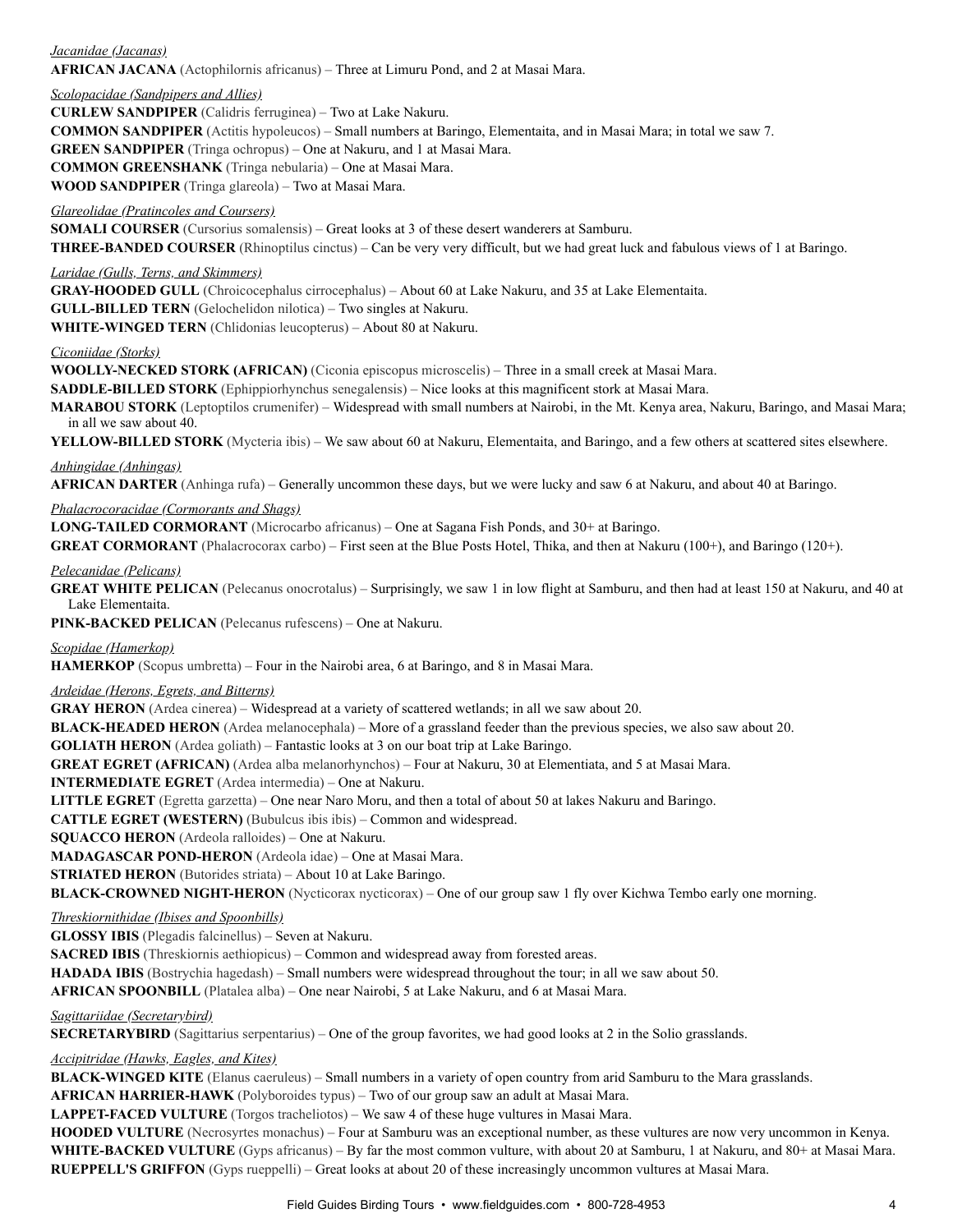**BATELEUR** (Terathopius ecaudatus) – A classic species of the open African skies; we saw 4 at Samburu, and 7 at Masai Mara.

**BLACK-BREASTED SNAKE-EAGLE** (Circaetus pectoralis) – Great views of an adult at Nakuru, and then a second more distant bird at Masai Mara. **BANDED SNAKE-EAGLE** (Circaetus cinerascens) – Formerly known as Western Banded Snake-Eagle we had great close views of this rather localized species in the Mara.

**LONG-CRESTED EAGLE** (Lophaetus occipitalis) – Singles at Kisima, and in Masai Mara.

**TAWNY EAGLE** (Aquila rapax) – Four at Samburu, and 5 at Masai Mara.

**VERREAUX'S EAGLE** (Aquila verreauxii) – We saw a pair over the cliffs at Baringo.

**EASTERN CHANTING-GOSHAWK** (Melierax poliopterus) – Four at Samburu.

**GABAR GOSHAWK** (Micronisus gabar) – Four at Samburu, 1 at Baringo (which had just caught a Laughing Dove), and 2 at Masai Mara.

**BLACK GOSHAWK** (Accipiter melanoleucus) – One was in low flight over the road near the Kiawara Quarry.

**BLACK KITE** (Milvus migrans) – About 35 in the Nairobi area.

**AFRICAN FISH-EAGLE** (Haliaeetus vocifer) – Two at Nakuru, and 5+ at Baringo where our boat driver fed a couple of them on fish - great photo op! **AUGUR BUZZARD** (Buteo augur) – About 8 between Nairobi and Mt. Kenya, and 5 at Nakuru.

#### *Strigidae (Owls)*

**AFRICAN SCOPS-OWL** (Otus senegalensis) – Fantastic looks at Lake Baringo.

**NORTHERN WHITE-FACED OWL** (Ptilopsis leucotis) – Again, (and entirely thanks to our local guide), we had fantastic looks at this rarely seen owl at Baringo.

**CAPE EAGLE-OWL (NORTHERN)** (Bubo capensis mackinderi) – One near Kiawara.

**GRAYISH EAGLE-OWL** (Bubo cinerascens) – Thanks to our local guide, we had excellent day-time views of 2 of these owls at Baringo. **AFRICAN WOOD-OWL** (Strix woodfordii) – Heard by some of the group at Kichwa Tembo.

#### *Coliidae (Mousebirds)*

**SPECKLED MOUSEBIRD** (Colius striatus) – Common and widespread in the highlands. **BLUE-NAPED MOUSEBIRD** (Urocolius macrourus) – About 20 at Samburu, and 30 at Baringo.

*Trogonidae (Trogons)*

**NARINA TROGON** (Apaloderma narina) – Nice views of a male during our walk at Kichwa Tembo.

*Upupidae (Hoopoes)*

**EURASIAN HOOPOE (AFRICAN)** (Upupa epops africana) – One at Samburu, and 2 in Masai Mara.

*Phoeniculidae (Woodhoopoes and Scimitarbills)*

**GREEN WOODHOOPOE** (Phoeniculus purpureus) – Two at Nakuru, and 3 at Baringo. **VIOLET WOODHOOPOE** (Phoeniculus damarensis) – Three at Samburu.

**ABYSSINIAN SCIMITARBILL** (Rhinopomastus minor) – Great looks at 2 singles at Samburu.

*Bucorvidae (Ground-Hornbills)*

**SOUTHERN GROUND-HORNBILL** (Bucorvus leadbeateri) – Four in flight at Masai Mara.

*Bucerotidae (Hornbills)*

**CROWNED HORNBILL** (Lophoceros alboterminatus) – One in the Yellow-barked Acacia woodlands at Lake Elementaita. **HEMPRICH'S HORNBILL** (Lophoceros hemprichii) – One of our group saw a single bird at Island Camp, Baringo. **AFRICAN GRAY HORNBILL** (Lophoceros nasutus) – Some of the group saw 1 near Samburu. **EASTERN YELLOW-BILLED HORNBILL** (Tockus flavirostris) – Great looks at about 6 at Samburu. **JACKSON'S HORNBILL** (Tockus jacksoni) – We saw 6 at Baringo, including a pair only ten feet away on the bird-feeder there. **VON DER DECKEN'S HORNBILL** (Tockus deckeni) – About 10 at Samburu. **NORTHERN RED-BILLED HORNBILL** (Tockus erythrorhynchus) – Very common at Samburu (80+), and then 1 at Baringo.

**SILVERY-CHEEKED HORNBILL** (Bycanistes brevis) – One at the Blue Posts Hotel near Thika.

*Alcedinidae (Kingfishers)*

**MALACHITE KINGFISHER** (Corythornis cristatus) – Three at Lake Baringo. **GRAY-HEADED KINGFISHER** (Halcyon leucocephala) – One at Sagana, 4 at Samburu, and 1 at Masai Mara. **GIANT KINGFISHER** (Megaceryle maxima) – Nice looks at one along a stream in Masai Mara. **PIED KINGFISHER** (Ceryle rudis) – Six at Sagana, and about 40 at Baringo.

*Meropidae (Bee-eaters)*

**WHITE-FRONTED BEE-EATER** (Merops bullockoides) – Six at Nakuru, 2 near Elementaita, and 2 at Masai Mara. **LITTLE BEE-EATER** (Merops pusillus) – Five at Samburu, and 6 at Masai Mara. **CINNAMON-CHESTED BEE-EATER** (Merops oreobates) – Eight at Mountain Lodge, and 3 near Limuru, and 4 at Kichwa Tembo. **WHITE-THROATED BEE-EATER** (Merops albicollis) – About 40 at Samburu, and 20 at Baringo. **MADAGASCAR BEE-EATER** (Merops superciliosus) – Fifteen along the shores of Lake Baringo.

*Coraciidae (Rollers)*

**LILAC-BREASTED ROLLER** (Coracias caudatus) – We saw about 6 of these gorgeous rollers at Samburu, and about 15 in the Mara. **RUFOUS-CROWNED ROLLER** (Coracias naevius) – One at Samburu.

**BROAD-BILLED ROLLER** (Eurystomus glaucurus) – Two of our group saw 1 at Masai Mara.

*Lybiidae (African Barbets)*

**RED-AND-YELLOW BARBET** (Trachyphonus erythrocephalus) – Fantastic close looks at Samburu where we saw a total of 3.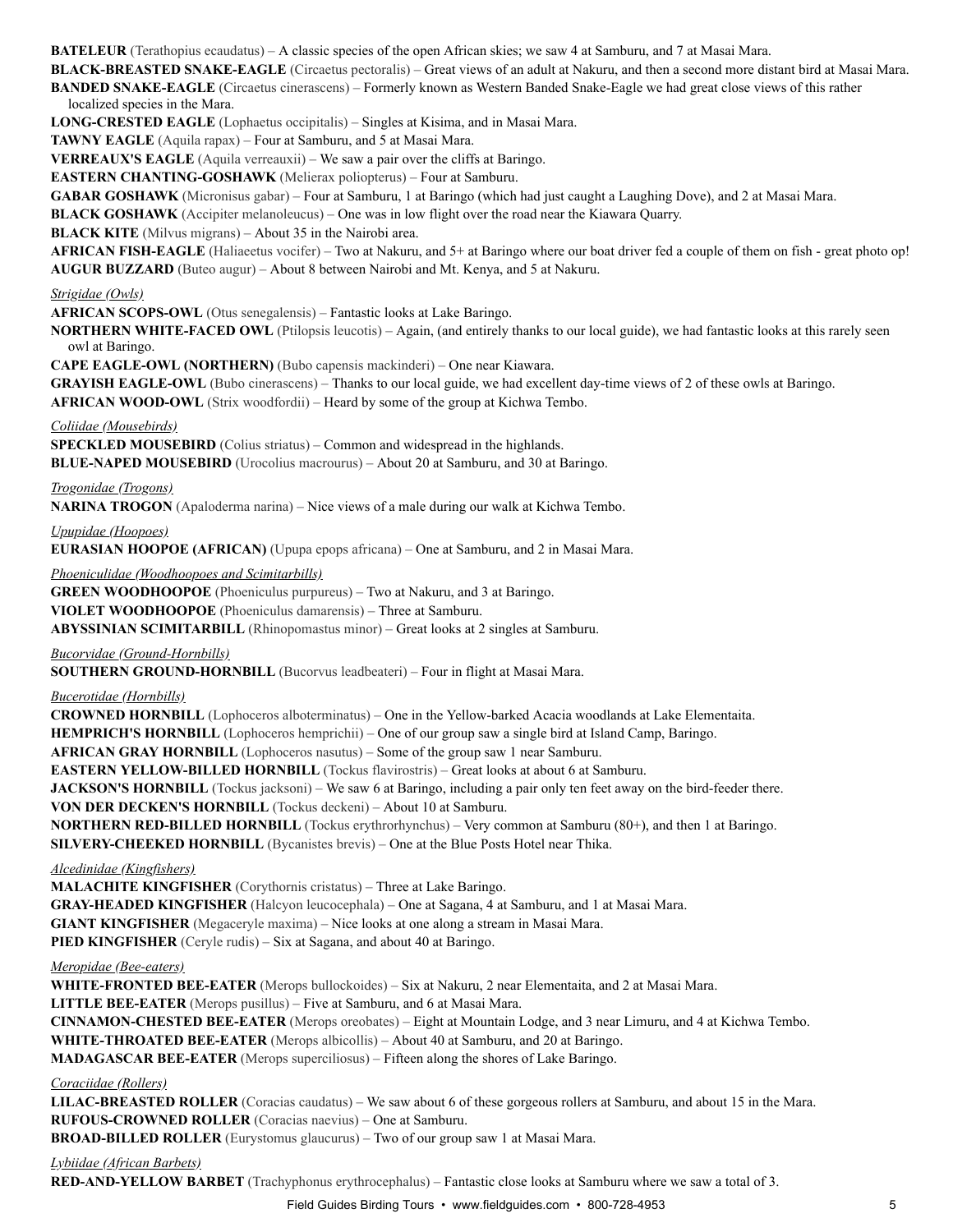**D'ARNAUD'S BARBET** (Trachyphonus darnaudii) – Two at Samburu.

**D'ARNAUD'S BARBET (USAMBIRO)** (Trachyphonus darnaudii usambiro) – Often considered specifically distinct from the previous form, we saw 6 in Masai Mara.

**GRAY-THROATED BARBET** (Gymnobucco bonapartei) – Two at Kichwa Tembo.

**YELLOW-RUMPED TINKERBIRD** (Pogoniulus bilineatus) – Heard at Mountain Lodge. **[\*]**

**RED-FRONTED TINKERBIRD** (Pogoniulus pusillus) – One at the Blue Posts, Thika.

**RED-FRONTED BARBET** (Tricholaema diademata) – Good looks at Island Camp.

**SPOT-FLANKED BARBET** (Tricholaema lacrymosa) – Three at Masai Mara.

**BLACK-THROATED BARBET** (Tricholaema melanocephala) – Two at Baringo.

**WHITE-HEADED BARBET (WHITE-HEADED)** (Lybius leucocephalus albicauda) – One on top of the Oloololo Escarpment, Masai Mara.

*Indicatoridae (Honeyguides)*

**LESSER HONEYGUIDE** (Indicator minor) – One at Lake Baringo.

**GREATER HONEYGUIDE** (Indicator indicator) – We saw a sub-adult male at Samburu.

#### *Picidae (Woodpeckers)*

**RUFOUS-NECKED WRYNECK** (Jynx ruficollis) – Two on the Oloololo Escarpment, Masai Mara.

**CARDINAL WOODPECKER** (Chloropicus fuscescens) – Three at Samburu.

**MOUNTAIN GRAY WOODPECKER** (Chloropicus spodocephalus rhodeogaster) – Four at Samburu.

**NUBIAN WOODPECKER** (Campethera nubica) – Heard at Ole Sereni and Samburu, and then 1 was seen by some of the group at Baringo.

*Falconidae (Falcons and Caracaras)*

**PYGMY FALCON** (Polihierax semitorquatus) – Fabulous looks at 3 of these seriously cute tiny falcons at Samburu.

**GRAY KESTREL** (Falco ardosiaceus) – Two at Masai Mara.

**LANNER FALCON** (Falco biarmicus) – We saw a flying immature bird at Samburu, and then had nice scope looks at a perched adult at Baringo.

#### *Psittacidae (New World and African Parrots)*

**RED-FRONTED PARROT** (Poicephalus gulielmi) – About 10 at Mountain Lodge, and 5 (briefly) at Naro Moru.

**MEYER'S PARROT** (Poicephalus meyeri) – Two seen well (perched), and others seen in flight at Masai Mara.

**RED-BELLIED PARROT** (Poicephalus rufiventris) – More commonly known as African Orange-bellied Parrot, we had good looks at about half a dozen at Samburu.

*Platysteiridae (Wattle-eyes and Batises)*

**BROWN-THROATED WATTLE-EYE** (Platysteira cyanea) – One in the forest at Kichwa Tembo. **CHINSPOT BATIS** (Batis molitor) – We saw a pair at Naro Moru. **PYGMY BATIS** (Batis perkeo) – A pair at Baringo.

*Malaconotidae (Bushshrikes and Allies)*

**BRUBRU** (Nilaus afer) – Singles at Samburu and Baringo.

**NORTHERN PUFFBACK** (Dryoscopus gambensis) – We saw a single male at Samburu.

**BLACK-BACKED PUFFBACK** (Dryoscopus cubla) – Two at Masai Mara.

**BROWN-CROWNED TCHAGRA** (Tchagra australis) – One at Masai Mara.

**TROPICAL BOUBOU** (Laniarius major) – One seen well (and several heard) at Mountain Lodge.

**SLATE-COLORED BOUBOU** (Laniarius funebris) – Six at Samburu, and 2 at Baringo.

**ROSY-PATCHED BUSHSHRIKE** (Rhodophoneus cruentus) – Great looks at about 5 of these striking birds at Samburu.

**SULPHUR-BREASTED BUSHSHRIKE** (Telophorus sulfureopectus) – We saw a single immature at Samburu.

### *Campephagidae (Cuckooshrikes)*

**GRAY CUCKOOSHRIKE** (Coracina caesia) – One at Mountain Lodge.

*Laniidae (Shrikes)*

**GRAY-BACKED FISCAL** (Lanius excubitoroides) – About 10 at Nakuru, and 3 in the Mara.

**TAITA FISCAL** (Lanius dorsalis) – Two singles at Samburu.

**NORTHERN FISCAL** (Lanius humeralis) – Common and widespread away from the low country like Samburu and Baringo; in all we saw about 60. **WHITE-RUMPED SHRIKE** (Eurocephalus ruppelli) – Four at Samburu, and 1 at Baringo.

*Oriolidae (Old World Orioles)*

**AFRICAN BLACK-HEADED ORIOLE** (Oriolus larvatus) – One at Naro Moru. **BLACK-TAILED ORIOLE** (Oriolus percivali) – Four at Mountain Lodge.

### *Dicruridae (Drongos)*

**FORK-TAILED DRONGO** (Dicrurus adsimilis) – Common and widespread; in all we saw about 45.

*Monarchidae (Monarch Flycatchers)*

**AFRICAN PARADISE-FLYCATCHER** (Terpsiphone viridis) – We saw a total of 7, including a beautiful white morph bird at Lake Baringo.

*Corvidae (Crows, Jays, and Magpies)*

**CAPE CROW** (Corvus capensis) – Two near Naro Moru, and 10 at Nakuru. **PIED CROW** (Corvus albus) – Common and widespread. **FAN-TAILED RAVEN** (Corvus rhipidurus) – Six at Samburu.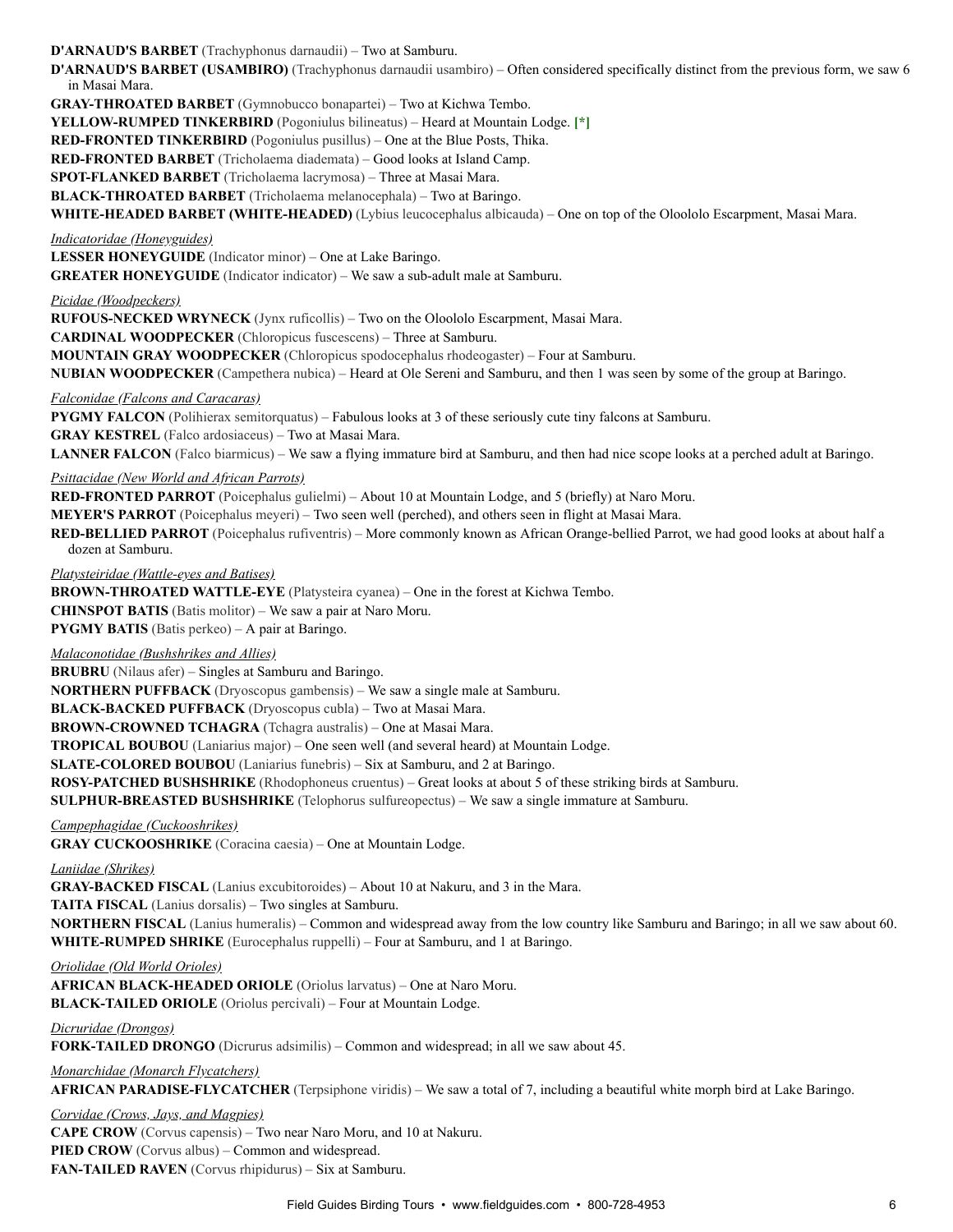*Alaudidae (Larks)* **PINK-BREASTED LARK** (Calendulauda poecilosterna) – At least a dozen at Samburu. **FOXY LARK** (Calendulauda alopex intercedens) – Two singles at Samburu. **RUFOUS-NAPED LARK** (Mirafra africana) – One at Nakuru, and 40+ at Masai Mara. **RED-CAPPED LARK** (Calandrella cinerea) – About 6 on the short Mara grasslands.

*Hirundinidae (Swallows)*

**PLAIN MARTIN (AFRICAN)** (Riparia paludicola ducis) – Widespread, particularly around wetlands.

**ROCK MARTIN (ROCK)** (Ptyonoprogne fuligula fusciventris) – Small numbers around buildings and rocky cliffs; in all we saw about 30.

**BARN SWALLOW** (Hirundo rustica) – Two at Nakuru, and 1 at Masai Mara.

**WIRE-TAILED SWALLOW** (Hirundo smithii) – Widespread in small numbers, with a total of about 20.

**RED-RUMPED SWALLOW (RED-RUMPED)** (Cecropis daurica emini) – Another widespread swallow; in all we saw about 40.

**LESSER STRIPED SWALLOW** (Cecropis abyssinica) – Six at Ole Sereni, 4 at Baringo, and 10+ at Masai Mara.

**RUFOUS-CHESTED SWALLOW** (Cecropis semirufa) – Six at Masai Mara.

**MOSQUE SWALLOW** (Cecropis senegalensis) – Pairs at both Nakuru and the Mara.

**WHITE-HEADED SAWWING** (Psalidoprocne albiceps) – Four at Masai Mara.

**BLACK SAWWING** (Psalidoprocne pristoptera) – Eight in the highlands around Mt. Kenya, and about 20 at Masai Mara.

*Paridae (Tits, Chickadees, and Titmice)*

**WHITE-BELLIED TIT** (Melaniparus albiventris) – Three at Naro Moru.

**SOMALI TIT** (Melaniparus thruppi) – Nice close looks at 1 at Samburu.

*Remizidae (Penduline-Tits)*

**MOUSE-COLORED PENDULINE-TIT** (Anthoscopus musculus) – We saw a pair at Lake Baringo.

*Pycnonotidae (Bulbuls)*

**SLENDER-BILLED GREENBUL** (Stelgidillas gracilirostris) – Two at Mountain Lodge.

**EASTERN MOUNTAIN-GREENBUL (OLIVE-BREASTED)** (Arizelocichla nigriceps kikuyuensis) – Three at Mountain Lodge.

**HONEYGUIDE GREENBUL** (Baeopogon indicator) – Some of the group saw 1 at Masai Mara, where it is presumed to be a very uncommon visitor. **YELLOW-WHISKERED GREENBUL** (Eurillas latirostris) – Two at Naro Moru River Lodge.

**COMMON BULBUL (DODSON'S)** (Pycnonotus barbatus dodsoni) – About 25 at Samburu.

**COMMON BULBUL (DARK-CAPPED)** (Pycnonotus barbatus tricolor) – Common and widespread away from Samburu where it is replaced by the previous form.

*Macrosphenidae (African Warblers)*

**NORTHERN CROMBEC (EASTERN)** (Sylvietta brachyura leucopsis) – Two at Samburu, and 1 at Baringo.

*Acrocephalidae (Reed Warblers and Allies)*

**LESSER SWAMP WARBLER** (Acrocephalus gracilirostris) – One at Limuru Pond.

*Cisticolidae (Cisticolas and Allies)*

**YELLOW-VENTED EREMOMELA** (Eremomela flavicrissalis) – Nice looks at 3 at Samburu.

**YELLOW-BELLIED EREMOMELA** (Eremomela icteropygialis) – One at Baringo.

**GRAY WREN-WARBLER** (Calamonastes simplex) – One at Baringo.

**GREEN-BACKED CAMAROPTERA (GRAY-BACKED)** (Camaroptera brachyura brevicaudata) – Frequently heard throughout the tour, and about 5 seen in the Mt. Kenya area.

**BUFF-BELLIED WARBLER** (Phyllolais pulchella) – Two at Baringo in the acacias near the cliffs.

**YELLOW-BREASTED APALIS** (Apalis flavida) – One at the Blue Posts Hotel, and 2 at Naro Moru.

**CHESTNUT-THROATED APALIS** (Apalis porphyrolaema) – Difficult this tour, but eventually we all got good looks at a singing bird at Mountain Lodge.

**GRAY APALIS** (Apalis cinerea) – One at Mountain Lodge.

**TAWNY-FLANKED PRINIA** (Prinia subflava) – Three in Masai Mara.

**RED-FRONTED PRINIA** (Prinia rufifrons) – One at Baringo.

**GRAY-CAPPED WARBLER** (Eminia lepida) – Nice looks at a singing bird in the undergrowth at Naro Moru.

**HUNTER'S CISTICOLA** (Cisticola hunteri) – Heard in the central highlands several times, but we never did manage to see one. **[\*]**

**RATTLING CISTICOLA** (Cisticola chiniana) – Small numbers at Nakuru, Baringo, and in Masai Mara.

**WINDING CISTICOLA (WINDING)** (Cisticola galactotes amphilectus) – One at the edge of a marshy area at Masai Mara.

**STOUT CISTICOLA** (Cisticola robustus) – The most common cisticola in the long grass at Masai Mara.

**CROAKING CISTICOLA** (Cisticola natalensis) – Good looks at 1 near Kichwa Tembo airstrip.

**PECTORAL-PATCH CISTICOLA** (Cisticola brunnescens) – About 10 at Masai Mara.

*Sylviidae (Sylviid Warblers)*

**BROWN PARISOMA** (Sylvia lugens) – One at Naro Moru.

*Zosteropidae (White-eyes, Yuhinas, and Allies)*

**BROAD-RINGED WHITE-EYE (KIKUYU)** (Zosterops poliogastrus kikuyuensis) – We saw a small flock of 5 at Mountain Lodge.

*Leiothrichidae (Laughingthrushes and Allies)* **RUFOUS CHATTERER** (Turdoides rubiginosa) – About a dozen at Samburu.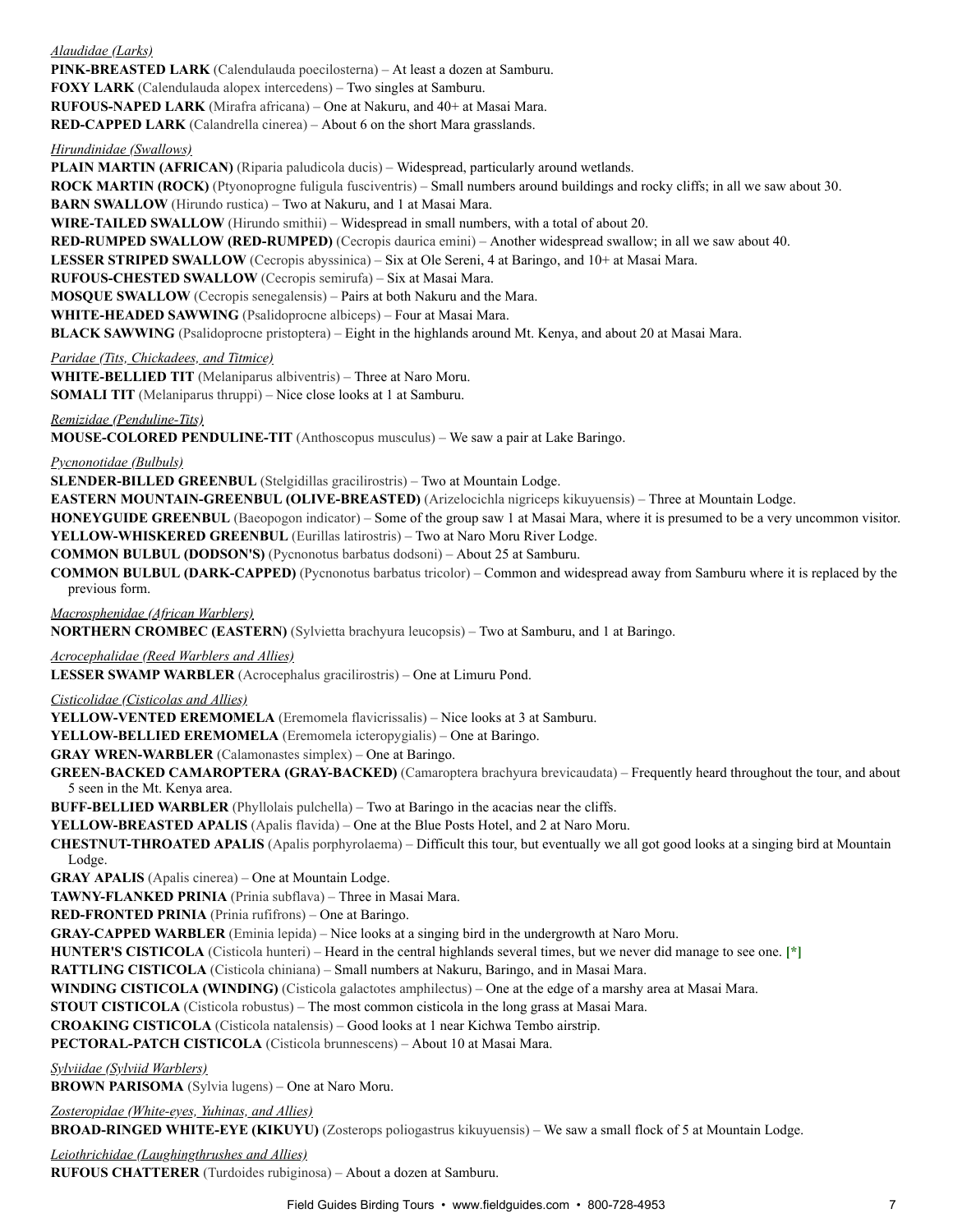*Muscicapidae (Old World Flycatchers)*

**DUSKY-BROWN FLYCATCHER** (Muscicapa adusta) – Four at Mountain Lodge.

**GRAYISH FLYCATCHER** (Bradornis microrhynchus) – Four at Samburu, 2 at Baringo, and 1 at Masai Mara.

**PALE FLYCATCHER** (Agricola pallidus) – One at Masai Mara.

**SILVERBIRD** (Melaenornis semipartitus) – One at our Equator stop near Mogotio.

**NORTHERN BLACK-FLYCATCHER** (Melaenornis edolioides) – Two at Kichwa Tembo.

**SOUTHERN BLACK-FLYCATCHER** (Melaenornis pammelaina) – Singles at Sagana and Samburu.

**WHITE-EYED SLATY-FLYCATCHER** (Melaenornis fischeri) – Small numbers of this attractive flycatcher at Mountain Lodge, Naro Moru, and Nakuru.

**RED-BACKED SCRUB-ROBIN** (Cercotrichas leucophrys) – One at Samburu, and 2 along the cliffs at Baringo.

**CAPE ROBIN-CHAT** (Cossypha caffra) – Singles at Mountain Lodge and Limuru Pond.

**GRAY-WINGED ROBIN-CHAT** (Cossypha polioptera) – Great looks at this normally very shy bird at Kichwa Tembo.

**RUEPPELL'S ROBIN-CHAT** (Cossypha semirufa) – One at the Blue Posts Hotel, Thika.

**WHITE-BROWED ROBIN-CHAT** (Cossypha heuglini) – Small numbers at Naro Moru, Nakuru, and Masai Mara; in all we saw about 10.

**SPOTTED MORNING-THRUSH** (Cichladusa guttata) – Two at Samburu, and about 20 at Baringo.

**AFRICAN STONECHAT** (Saxicola torquatus) – Four near Thomson's Falls.

**NORTHERN ANTEATER-CHAT** (Myrmecocichla aethiops) – We saw about 20 of these grassland birds, mainly at Solio and Nakuru.

**SOOTY CHAT** (Myrmecocichla nigra) – About a dozen at Masai Mara.

**MOCKING CLIFF-CHAT** (Thamnolaea cinnamomeiventris) – We saw a single female along the cliffs at Baringo.

**FAMILIAR CHAT** (Cercomela familiaris) – One on the Oloololo Escarpment.

**BROWN-TAILED CHAT** (Cercomela scotocerca) – One at the Baringo cliffs.

*Turdidae (Thrushes and Allies)*

**ABYSSINIAN THRUSH** (Turdus abyssinicus) – Four at the Ole Sereni Hotel, and 2 at Kisima.

**AFRICAN THRUSH** (Turdus pelios) – Two at Nakuru.

#### *Sturnidae (Starlings)*

**WATTLED STARLING** (Creatophora cinerea) – One at Nakuru, and about 60 at Masai Mara.

**RED-WINGED STARLING** (Onychognathus morio) – We saw a pair near Kiawara.

WALLER'S STARLING (Onychognathus walleri) – Some of the group saw a flock of about 25 fly overhead as we were leaving Mountain Lodge.

**BRISTLE-CROWNED STARLING** (Onychognathus salvadorii) – Two in flight at Samburu, and then about 10 (including perched birds) at Baringo. **MAGPIE STARLING** (Speculipastor bicolor) – Three in flight at Samburu.

**HILDEBRANDT'S STARLING** (Lamprotornis hildebrandti) – Nice looks at 1 in the Mara.

**RUEPPELL'S STARLING** (Lamprotornis purpuroptera) – We saw a total of about 50 between Nakuru, Baringo and Masai Mara.

**SUPERB STARLING** (Lamprotornis superbus) – Very common and widespread.

**FISCHER'S STARLING** (Lamprotornis fischeri) – Ten at Samburu.

**GREATER BLUE-EARED STARLING** (Lamprotornis chalybaeus) – Small numbers at Solio, Nakuru, and Masai Mara; in all we saw about 30.

*Buphagidae (Oxpeckers)*

**RED-BILLED OXPECKER** (Buphagus erythrorhynchus) – Widespread in areas with big game; we saw a total of about 60.

**YELLOW-BILLED OXPECKER** (Buphagus africanus) – Seven, mainly on buffalo and giraffe in Masai Mara.

*Nectariniidae (Sunbirds and Spiderhunters)*

**EASTERN VIOLET-BACKED SUNBIRD** (Anthreptes orientalis) – We saw single males at Samburu and Baringo.

**COLLARED SUNBIRD** (Hedydipna collaris) – Two at the Blue Posts Hotel, and then fabulous views of a glistening male on the Oloololo Escarpment. **GREEN-HEADED SUNBIRD** (Cyanomitra verticalis) – One at Thomson's Falls.

**AMETHYST SUNBIRD** (Chalcomitra amethystina) – Great looks at 2 males at Nakuru, and then another single at Kichwa Tembo.

**SCARLET-CHESTED SUNBIRD** (Chalcomitra senegalensis) – One at Naro Moru, and 6 at Nakuru.

**HUNTER'S SUNBIRD** (Chalcomitra hunteri) – Two males at Samburu.

**TACAZZE SUNBIRD** (Nectarinia tacazze) – About 6 (with several gorgeous males) at Naro Moru.

**BRONZE SUNBIRD** (Nectarinia kilimensis) – Four at Naro Moru, and 2 at Nakuru.

**GOLDEN-WINGED SUNBIRD** (Drepanorhynchus reichenowi) – Another gorgeous sunbird, we saw these north of Nanyuki, and at Naro Moru. **NORTHERN DOUBLE-COLLARED SUNBIRD** (Cinnyris reichenowi) – One at Naro Moru.

**EASTERN DOUBLE-COLLARED SUNBIRD** (Cinnyris mediocris) – About 8 around Mountain Lodge, and then 1 at Thomson's Falls.

**BEAUTIFUL SUNBIRD** (Cinnyris pulchellus) – This really is a 'beautiful' sunbird; we saw about 20 at Baringo.

**MARIQUA SUNBIRD** (Cinnyris mariquensis) – Singles at Samburu and Masai Mara.

**BLACK-BELLIED SUNBIRD** (Cinnyris nectarinioides) – About 8 along the river at Samburu.

**SHINING SUNBIRD** (Cinnyris habessinicus) – One at Samburu.

**VARIABLE SUNBIRD** (Cinnyris venustus) – Small numbers at the Blue Posts Hotel, Naro Moru, and Limuru Pond.

*Motacillidae (Wagtails and Pipits)*

**CAPE WAGTAIL** (Motacilla capensis) – Two at Mountain Lodge.

**AFRICAN PIED WAGTAIL** (Motacilla aguimp) – Common and widespread throughout the tour.

**AFRICAN PIPIT** (Anthus cinnamomeus) – One at Solio, and 3 at Masai Mara.

**LONG-BILLED PIPIT** (Anthus similis) – One along the Oloololo Escarpment.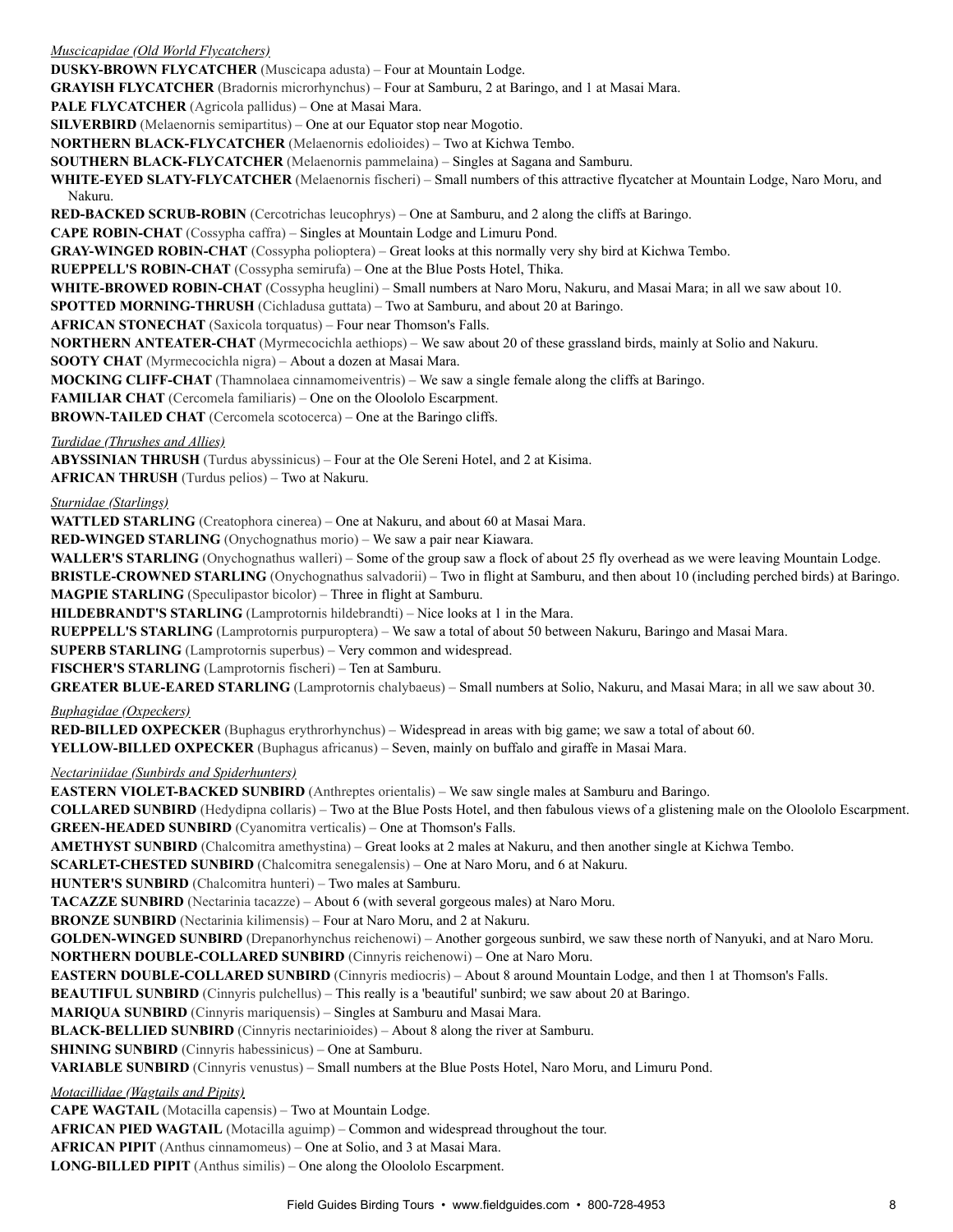**PLAIN-BACKED PIPIT** (Anthus leucophrys) – Five in the Mara grasslands. **YELLOW-THROATED LONGCLAW** (Macronyx croceus) – Two at Nakuru, and about 10 at Masai Mara. *Fringillidae (Finches, Euphonias, and Allies)* **YELLOW-FRONTED CANARY** (Crithagra mozambica) – Six at Masai Mara. **AFRICAN CITRIL** (Crithagra citrinelloides kikuyensis) – Four at Sagana Fish Ponds. **REICHENOW'S SEEDEATER** (Crithagra reichenowi) – Six at the Ole Sereni Hotel. **WHITE-BELLIED CANARY** (Crithagra dorsostriata) – Two at Samburu, 1 at Baringo, and 1 at Masai Mara. **BRIMSTONE CANARY** (Crithagra sulphurata) – Nice looks at 1 at the gate to Lake Nakuru NP. **STREAKY SEEDEATER** (Crithagra striolata) – Six at Ole Sereni Hotel, and 1at Naro Moru. **YELLOW-CROWNED CANARY** (Serinus flavivertex) – Two singing high from a tree top at Kisima. *Emberizidae (Old World Buntings)* **SOMALI BUNTING** (Emberiza poliopleura) – Five at Samburu. **CINNAMON-BREASTED BUNTING** (Emberiza tahapisi) – One near Kichwa Tembo. *Passeridae (Old World Sparrows)* **HOUSE SPARROW** (Passer domesticus) – Small numbers at Nairobi, Baringo, and Masai Mara. **KENYA RUFOUS SPARROW** (Passer rufocinctus) – Six at Nairobi, about a dozen at Naro Moru, and 20 at Nakuru. **NORTHERN GRAY-HEADED SPARROW** (Passer griseus) – One at Nakuru. **PARROT-BILLED SPARROW** (Passer gongonensis) – Twenty at Samburu, and 2 at Baringo. **SWAHILI SPARROW** (Passer suahelicus) – Three near the village at the Mara River bridge. **CHESTNUT SPARROW** (Passer eminibey) – Good looks at about 30 (with several males in breeding plumage) at Samburu. **YELLOW-SPOTTED PETRONIA** (Gymnornis pyrgita) – Four at Samburu, and 1 at Masai Mara. *Ploceidae (Weavers and Allies)* **RED-BILLED BUFFALO-WEAVER** (Bubalornis niger) – Eight at Samburu. **WHITE-HEADED BUFFALO-WEAVER** (Dinemellia dinemelli) – About 50 at Samburu, and 6 at Baringo. **SPECKLE-FRONTED WEAVER** (Sporopipes frontalis) – One at Masai Mara. **WHITE-BROWED SPARROW-WEAVER** (Plocepasser mahali) – Common and widespread in acacia country; in total we saw about 400. **DONALDSON-SMITH'S SPARROW-WEAVER** (Plocepasser donaldsoni) – About 50 at Samburu. **BLACK-CAPPED SOCIAL-WEAVER** (Pseudonigrita cabanisi) – Several flocks totaling about 100 at Samburu. **BAGLAFECHT WEAVER** (Ploceus baglafecht) – Small numbers in the highlands and at Masai Mara. **LITTLE WEAVER** (Ploceus luteolus) – Four at Baringo. **SPECTACLED WEAVER** (Ploceus ocularis) – One at Naro Moru River Lodge. **NORTHERN MASKED-WEAVER** (Ploceus taeniopterus) – Virtually restricted to Lake Baringo in Kenya, we had excellent looks at many nest building pairs along the shore. **SPEKE'S WEAVER** (Ploceus spekei) – Common in the highlands and Masai Mara; in all we saw about 200. **VILLAGE WEAVER** (Ploceus cucullatus) – Great looks on the bird feeder at Lake Baringo. **GOLDEN-BACKED WEAVER** (Ploceus jacksoni) – We saw about 20 of these very attractive weavers at Baringo. **CHESTNUT WEAVER** (Ploceus rubiginosus) – Twelve at Samburu, 10 at Baringo, and 60+ at Masai Mara. **RED-BILLED QUELEA** (Quelea quelea) – About 200 at Samburu. **YELLOW BISHOP** (Euplectes capensis) – Nice looks at birds in breeding plumage at Nakuru and Masai Mara. **LONG-TAILED WIDOWBIRD** (Euplectes progne) – At Nakuru, 4 displaying males in full breeding plumage were a highlight of the tour. *Estrildidae (Waxbills and Allies)* **BLACK-CHEEKED WAXBILL** (Estrilda charmosyna) – Six at Samburu. **RED-CHEEKED CORDONBLEU** (Uraeginthus bengalus) – Small numbers were widespread throughout the tour. **BLUE-CAPPED CORDONBLEU** (Uraeginthus cyanocephalus) – Far less common than the previous species, and we were lucky to see 4 at Samburu. **PURPLE GRENADIER** (Granatina ianthinogaster) – One at Samburu, and 6 at Masai Mara. **RED-BILLED FIREFINCH** (Lagonosticta senegala) – About a dozen in the Thika to Mt. Kenya area, and 1 at Lake Baringo. **CUT-THROAT** (Amadina fasciata) – About 20 at Samburu. **AFRICAN QUAILFINCH** (Ortygospiza fuscocrissa) – Great looks at a close pair feeding on the ground at Masai Mara. **BRONZE MANNIKIN** (Spermestes cucullata) – Small numbers in the central highlands. *Viduidae (Indigobirds)* **PIN-TAILED WHYDAH** (Vidua macroura) – Good looks at males at Naro Moru, Nakuru, and Masai Mara. **MAMMALS BROWN GREATER GALAGO** (Otolemur crassicaudatus) – Heard at Kichwa Tembo. **[\*]**

**BLUE MONKEY** (Cercopithecus mitis) – About a dozen were in the forest around Kichwa Tembo.

**SYKES MONKEY** (Cercopithecus albogularis) – Ten at Mountain Lodge.

**BLACK-CHEEKED WHITE-NOSED MONKEY** (Cercopithecus ascanius) – Some of the group saw up to 3 at Kichwa Tembo.

**BLACK-FACED VERVET MONKEY** (Cercopithecus aethiops) – Very common, widespread, and often a pest; we saw a total of about 400.

**OLIVE BABOON** (Papio anubis) – Common and widespread with a total of about 450.

**UNSTRIPED GROUND SQUIRREL** (Xerus rutilus) – About 40 at Samburu.